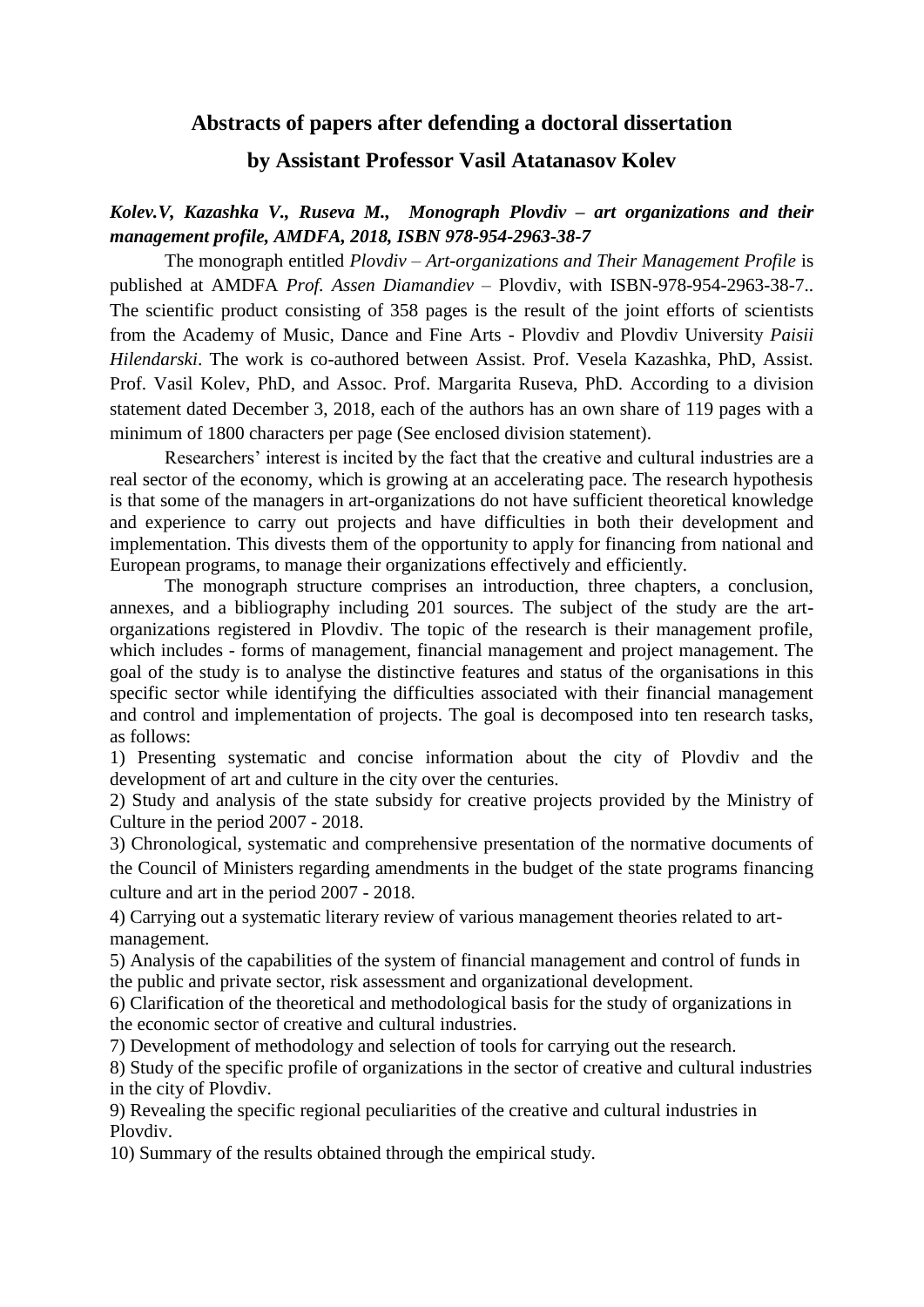The results of the study determine the practical relevance of the monograph. They allow the setting of priorities for the development of organizations in the creative and cultural industries on the basis of regional research models.

The first chapter presents the city of Plovdiv and the development of art and culture in it over the centuries. On this historical background research projects are implemented related to archaeological and National Revival heritage; libraries, museums, galleries, community centres and printing houses; music, theatre and opera. A general historical overview of the development of art management from antiquity to the present day is made. A detailed analysis of the documented budgets of the Ministry of Culture for policies and programs for a twelveyear period from 2007 until 2018 is carried out. Outlined is the role of the Academy of Music, Dance and Fine Arts *Prof. Assen Diamandiev* - Plovdiv in the provision of training in art management in response to the need for new management skills in art organizations.

The second chapter – both theoretical and practical in character – is related to the financial management and control of art-organizations. Legislation regarding state subsidies, European funds and other financial sources for the art-organisation budget are examined in detail; national and European control bodies and audit practices within the UN are presented; results of public sector audits conducted in the last two years are analysed; The basic elements of financial management are addressed - control environment, risk management, control activities, information and communication, monitoring, identifying typical gaps in project implementation and proposing solutions to eliminate them.

Chapter three presents the results of the studies conducted in order to obtain the necessary analytical information about the project management in art-organizations in the city of Plovdiv and clarifies the specifics of applying a methodology in project management. The research is based on data from the NSI, EUROSTAT and an in-depth questionnaire survey on 105 valid out of 120 questionnaires received in electronic format. The chapter defines the creative industries and their classification, identifies basic models for their development; analyzes the cultural and creative industries in the European Union; proves the methodology of the authors' empirical study and presents the results in charts and tables. The chapter outlines the specific profile of the creative and recreational industries in Plovdiv, makes estimates using economic indicators, analyses the types of projects they implement, their funding sources and the challenges and advantages for the success of each project.

The content of the individual chapters of the monograph formulate and substantiate conlusion which differ in terms of generalization. Some of them derive directly from the problems identified, others relate to the results of the research and theoretical work carried out, and still others have the character of formulated suggestions and guidelines for further research in the field.

The support of culture and the development of creative potential in the advanced countries are considered priority areas towards building a model of balanced sustainable socio-economic development and creation of new competitive advantages of the regions.

The monograph provides a basis for the development of an index of creativity, taking into account the particularities of the national statistical system and socio-cultural characteristics. Thus it will be possible to construct a rating of the regions in the country in relation to the creative industries operating in them, and to critically evaluate the possibilities for using such an approach for assessing regional competitiveness.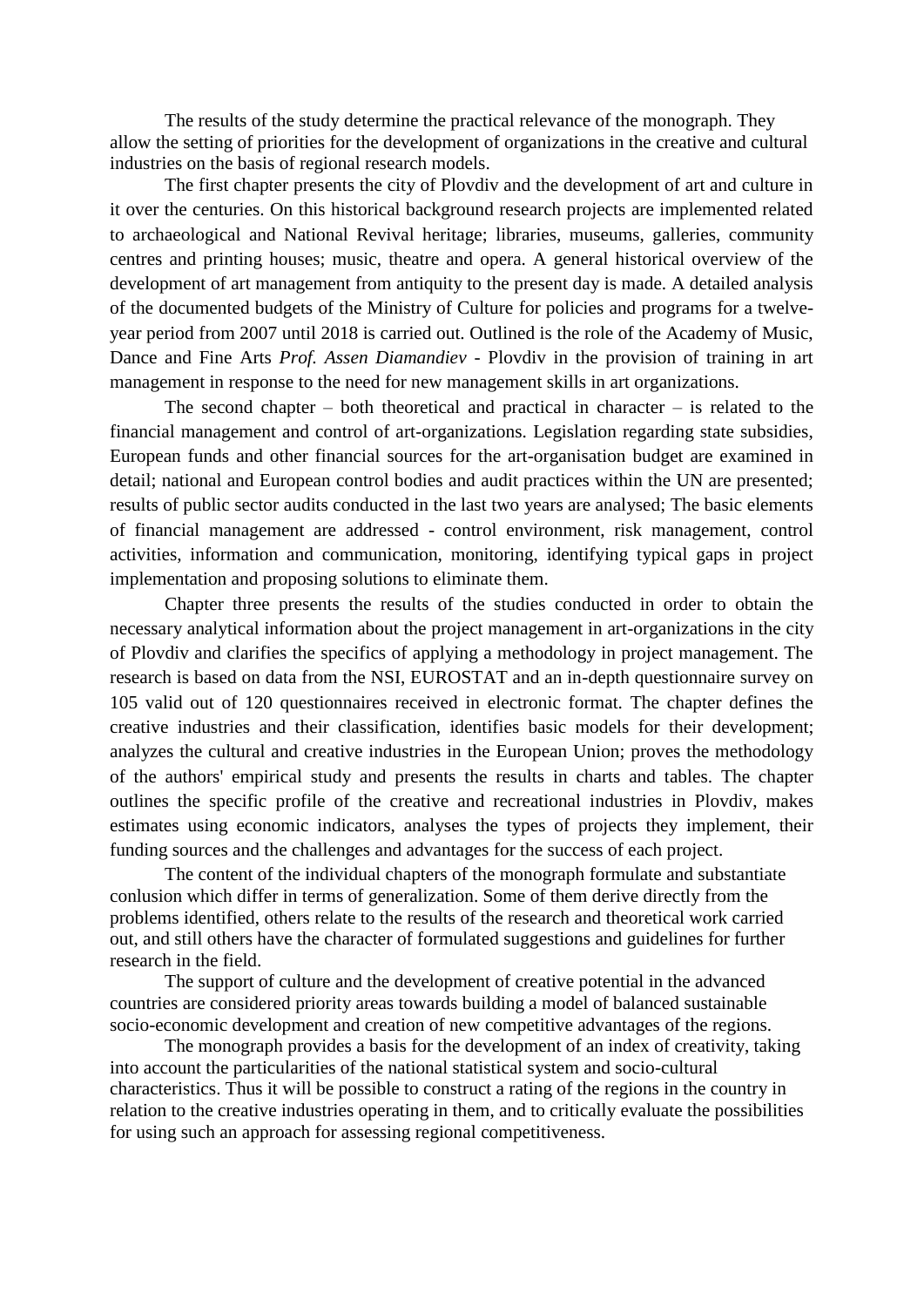Based on the presented peculiarities of the creative economy and the opportunities for its development, the following important opportunities can be formulated and conclusions can be drawn:

**First**, the nature of the consumer to whom the final product is intended is essential for the development of the creative economy. The products of the creative industries are not essential commodities.

**Second**, the high demands of the creative economy for capable and competent human resources should be noted. Those employed in the creative industries need to have the ability to think creatively, to generate new ideas, and to come up with original solutions - the ability to master new technologies. One of the basic requirements is high-quality vocational training, which plays an important role in the creative industries' development.

**Third**, an important factor contributing to the increase in the share of creative industries is the availability of creative space, its openness which allows creative people to work collaboratively, generate new ideas, try out new approaches through working on national and international projects.

**Fourth**, a well-developed institutional infrastructure is a prerequisite for creating a favourable environment for the development of this sector of the economy. Institutional support is important as the basis on which various funds are made available to carry out projects, develop cultural traditions and hold social and cultural events.

**Fifth**, based on the results of numerous studies in the field of creative economics, factors can be determined that influence the development of the creative industries in the region, namely: constant demand, consumer income, education and expertise, ability to create the infrastructure necessary for the full application of knowledge, availability of relevant skills, level of public sector development, attitude of state institutions, intellectual capital, availability of large-sized businesses and higher education institutions.

The public sector also plays an important role in creating a favorable environment for the development of a creative economy. Public institutions' willingness to provide a creative environment leads not only to the development of talents, but also facilitates the development of cultural perceptions of future consumers.

Universities and their high-quality work, both in education and research, are at the heart of the creative economy infrastructure and are a source of competitive advantages. Universities are the driving force for the education and development of talent, and are closely linked to the development of intellectual capital, innovation and new technologies.

**Sixth**, If we consider the willingness of the Plovdiv city and the region to develop and implement a strategy for the development of creative industries and provide creative environment, the experts in the field believe that there is a human resource with original knowledge and experience, ideas, however there are not enough opportunities for informal internal and external communication that forms an atmosphere for development and creative diversity.

**Seventh**, tailor-made lending and financing solutions are needed.

Based on a more in-depth analysis of the sector and the challenges it faces, a number of measures and policies can be proposed that focus on the following several important aspects in the short and long term:

gathering of reliable statistical data in order to raise the awareness about the characteristics and needs of the sector;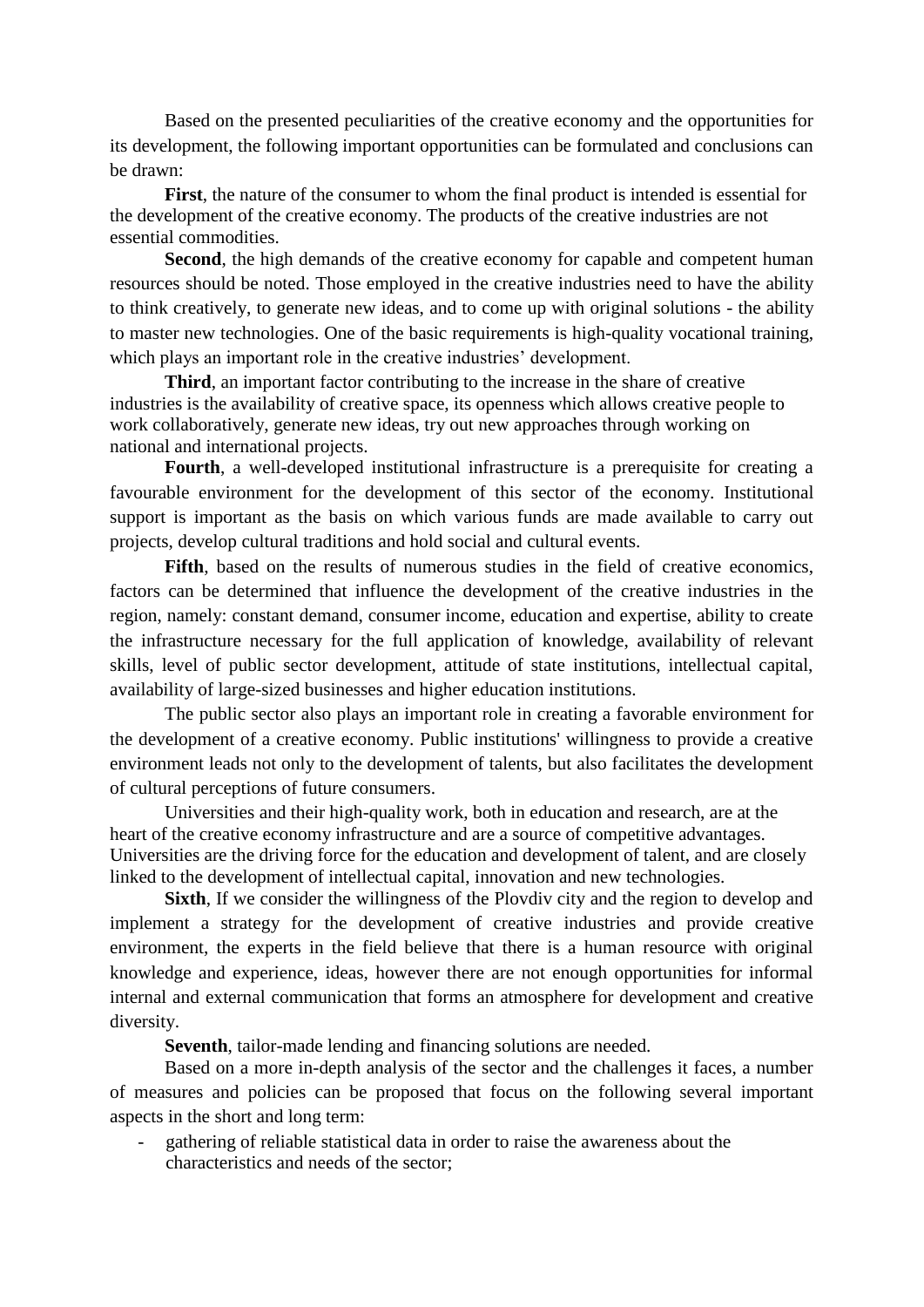- monitoring the development of the sector in view of providing adequate solutions for the creative industries;
- promoting innovation and entrepreneurship in the cultural sector by facilitating cooperation with other sectors and policies;
- improving access to finance to support new business models;
- using existing instruments at European level to integrate all existing tools and initiatives in a coherent way;
- developing skills, including business skills;
- adapting to the changing demand for skills and overcoming skills shortages.

Analysis of the development of creative industries in the city of Plovdiv and in the region encounters some difficulties. First of all, there is a lack of statistical information and problems related to its gathering. It is difficult to obtain data about different sectors of the creative economy, for example, cultural industry is not usually divided into separate subsectors - most economic activity data related to the creative industries are presented in aggregate, which is an obstacle to specific analyzes. Another difficulty is the low level of breakdown of individual codes for certain types of activities. It is very difficult to make an adequate assessment of the real size of the creative industries market.

## **Recommendations, conclusions and contributions**

It is important to start working on the creation and promotion of creative industries as a sector of a new innovative economy, where not only natural but also creative resources generate new, extremely valuable added value and become an important factor for economic growth and social development.

The successful solution of the main issues formulated and outlined in the separate chapters of the monograph confirm the correctness of the previously formulated basic hypotheses. The results of both the theoretical and research work carried out in the field of management of art-organizations in Plovdiv give a sound reason to make the following important practical and applied contributions:

1. A systematic overview of the historical development of art and culture in the city of Plovdiv over the centuries is presented - a basis on which actual scientific and artistic projects are developed and implemented.

2. A detailed analysis of the state subsidies provided by the Ministry of Culture for the 12- year period between 2007 - 2018 through the budget programs for the preservation of cultural heritage, creative projects and other art and culture-related activities, which could serve as a basis for comparison in future analyses regarding funding in the field of art.

3. For the first time, specific tools are presented for executing more effective financial management and control in art-organizations. The toolset is applicable to the real sector, based on an analysis of problems and opportunities with a focus on project financing. The developed system of financial management and control in art-organizations is applicable in the real sector and is in its nature a handbook for art-managers.

4. Adequate methodological tools have been prepared and tested, including an "Information Card for Expert In-Depth Interview" for research on the management profile of organizations. The tools are applicable to research both in Bulgaria and abroad.

5. For the first time the specific profiles and peculiarities of 105 art-organizations in the city of Plovdiv were examined and analyzed. The analysis provides up-to-date, useful and applicable information on the peculiarities of cultural and creative organizations in the city, which can serve as a basis for future comparative analyses at national and regional level. The results can also be used by managers towards better management, including making motivated choice of financing models.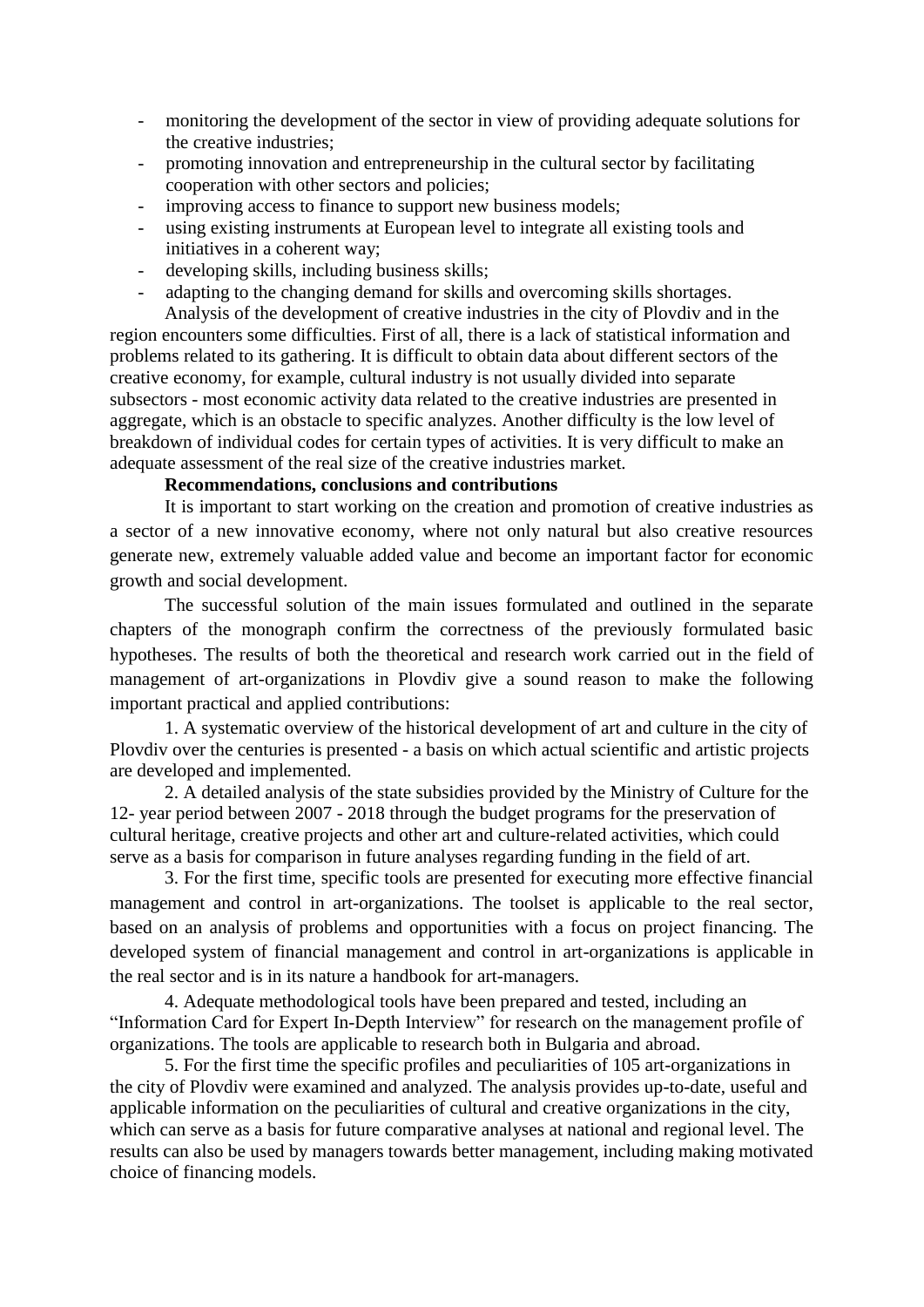6. A monograph *Plovdiv – Art-organizations and their Management Profile* is published, which serves to educate students in the field of art and to build local and national policies in the art domain. The recommendations made will assist research, educational and practical activities of students, doctoral students, teachers and art managers.

Art is an integral part of our lives, regardless whether we are its creators or consumers. In our hectic daily life, we do not realize that we are constantly in touch with various elements and manifestations of art - through mass media, the Internet or print media, we are in constant interaction with it.

In today's economy, culture must upsurge the competitiveness of the regions, improve the quality of human capital and create jobs. Cultural resources should be used to stimulate socio-economic development, attract tourists and investors.

Although at first glance the themes in the monograph seem broad, the unifying line that the authors follow is culture and art and their management. We hope that the monograph will be beneficial for students in the field of arts, the administration of Plovdiv municipality, researchers and young scientists.

# *Kolev.V, Ivanova A., "Artmanagement: A new discipline entering the cultura land academic life inPlovdiv", 2017,CBU INTERNATIONAL CONFERENCE PROCEEDINGS 2017, ISSN:1805-997Х, ISBN: 978-80-88042-08-02, p. 666-668*

This paper presents the conditions of economic and political changes within the 90s in Bulgaria and the necessity of a new way of thinking at managing cultural institutions in the conditions of the market economy. As a response to that problem it was created the first of its kind in Bulgaria master's degree program "Art management".For that purpose a brief overview of the formal models of funding the arts worldwide are presented along with the characteristics at regional levels which led to the creation of the new educational programme.The main disciplines studied in the educational module aiming to develop a new set of skills among artists are listed with a brief introduction of their scope. A local survey conducted at the Academy of Music, Dance and Fine Arts – Plovdiv, analyzing the interest of the first of its kind in Bulgaria master's degree program "Art management" is presented. The initial result of the evolution of the educational programme based on the number of students enrolled per year are the motivation for the start of a lager research project "ÄRT" funded by the SRF, Ministry of Education and Science.

## *Kolev.V, Kazashka V., "The specific features of the higher education in arts and their*  influence in determining the budget of the faculties of AMDF-Plovdiv", 2017, *International Journal, Institute ofKnowledgeandManagement, Scientificpapers, Vol 20.3, Know;egeinPractice, ISSN- 2545-4439 forprintversion, ISNN – 1857-923X for e-version, p. 1289-1295*

The changes in education and learning opportunities at higher education have transformed dramatically in recent years. Undoubtedly, education in Bulgaria at all levels still needs reform. Changes in national law require voluntary responses of higher education institutions to internal acts. The general requirements laid down in the Law on Higher Education find their specific manifestations taking into account the specificity and uniqueness of each higher school, determined by the needs of the training itself, the approved curricula and programs, differences in the academic components or peculiarities in the material base. The aim of the present development is to share the experience in developing a methodology for financing the main units - the faculties of AMDF-Plovdiv. The specificities of art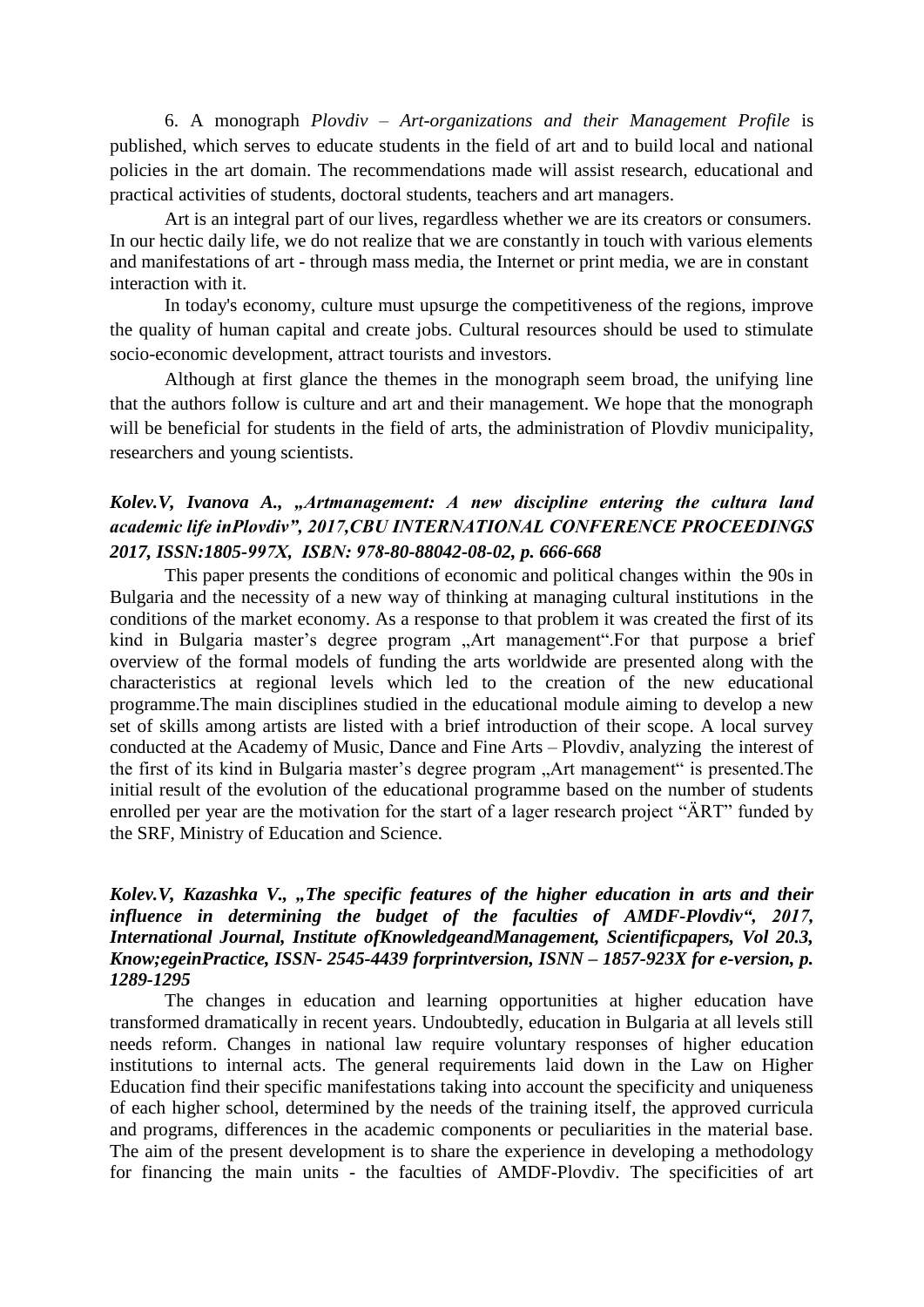education are examined. The features of a relatively small art school and their impact on the whole learning process and there for on the funding of faculties are analyzed.

## *Kolev.V, Kazashka V., Ruseva M., "Analysis of the specific profile of artorganizations in Plovdiv, Bulgaria",2018, CBU INTERNATIONAL CONFERENCE PROCEEDINGS 2018, ISSN:1805-997Х (Print), ISBN: 978-80-270-5037-6 printEdition, p. 723-727*

The report presents the results of a fundamental research of the cultural organizations in Plovdiv city, Bulgaria. The main objective of the research is to determine the specific profile of the art organizations by the factors: area of work, type of ownership, categorization (small, medium or big enterprise), etc. via analysis of quantitative and comparative data. The specific objective of the research is the collection and analysis of the data for the number of the developed and funded projects of the art organizations for the last five years. To achieve these objectives, an empirical research and analysis of the results were conducted. The survey was performed via expert questionnaire divided in two main groups of questions. The first group is a set of general questions targeted to determine the specific profile of the organizations, and the second group of questions is aimed to specify the type, area, frequency and source of funding for the projects developed by the art organizations. The obtained data and results are providing the profile and the financial frame of the cultural and art organizations in Plovdiv city, Bulgaria and can be used as a base for further studies and research.

## *Kolev.V., "Government subsidies in Bulgaria for creative projects granted by the Ministry of Culture for the period 2007 to 2018", 2018, Proceedings of the International Conference "Management and Marketing Problems in Art", II/2018, ISSN: 2603-462Х, p.142-149*

The report presents statistics of the government subsidies for creative projects granted by the Ministry of Culture from 2007 to 2018, and implemented by Ministry's budget programs for this period. The paper chronologically describes the changes of the grants financial support in each program during the reported period, as well as the legislative documents for the implemented changes. The author's opinion for the necessity of effective program financing of cultural projects is presented as conclusion.

#### *Kolev.V, Kazashka V., "The taste for the arts must be cultivated, yet the curiosity for science must be enkindled", 2018, Journal "Science", 6/2018, vol. XXVIII, ISSN 0861 3362 (print edition) ISSN 2603-3623 (electronic edition), p.56-57*

The publication presents the implementation of the international project "Scientists within the triangle of knowledge"- KTRIO 3, funded by Horizon 2020 programme - European Researchers' Night 2018 (H2020-MSCA-NIGHT-2018) in Plovdiv. The project scopes scientific and creative organizations from the city – The Academy of Music, Dance and Fine arts – Plovdiv; Center of Plant Systems Biology and Biotechnology; National Highschool of Stage and Film Design; Art Gallery "Anastas"; The Educational Center "ArtclassCenter"; The Association for career development and education. The organizations are united under the idea to present to the specialized and the wide audience their achievements, and to inspire the next generation of scientists and artists.